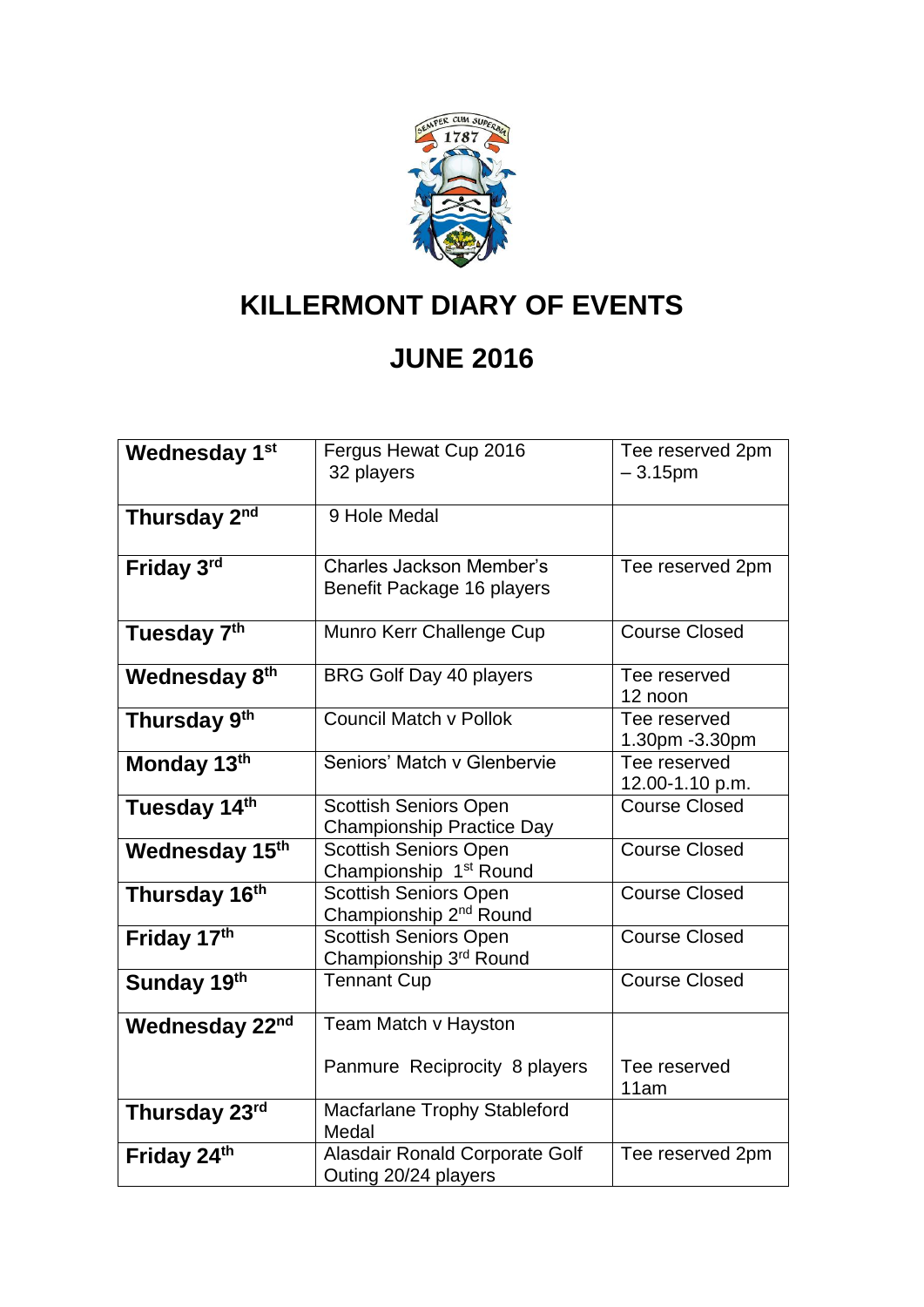|                | Junior Associates v Hayston                         |                    |
|----------------|-----------------------------------------------------|--------------------|
| Sunday 26th    | <b>Andrew Rome Quaich Team</b>                      | Tee reserved until |
|                | Fourball                                            | 4pm approx.        |
| Wednesday 29th | <b>Team Match v Dullater</b>                        |                    |
|                | Trades House Outing - Hugh<br>Sutherland 12 players | Tee reserved 2pm   |
| Thursday 30th  | Veterans Stableford                                 |                    |